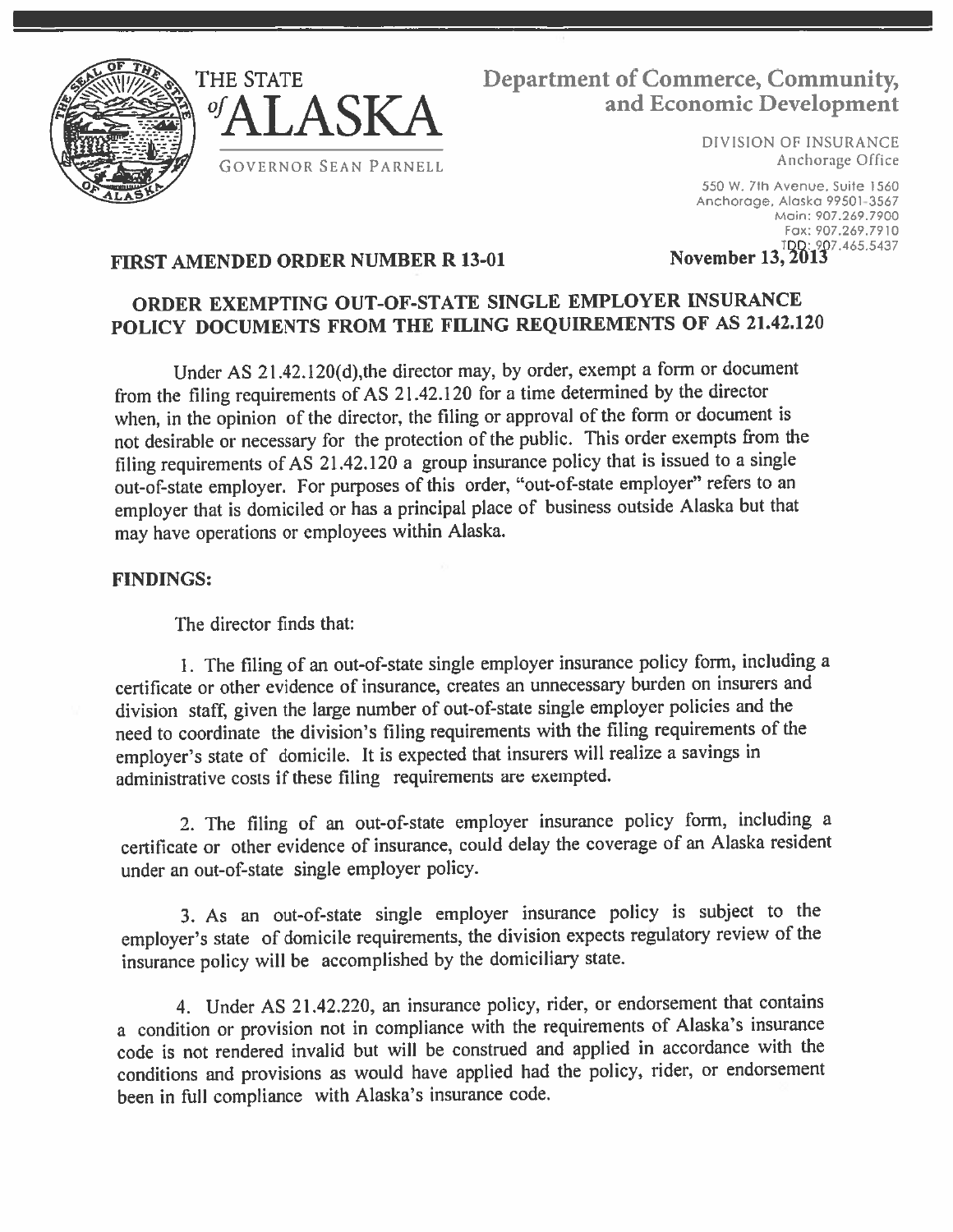5. Insurance coverage provided to Alaska residents under an out-of state single employer insurance policy must comply with Alaska laws and regulations even if exempted from the requirement to file forms before use. Similarly, an exemption from the form filing requirements does not limit or in any way preven<sup>t</sup> the division from enforcing the insurance laws and regulations relative to insurance issued to Alaska residents under an out-of-state single employer insurance policy.

6. Under AS 21.42.130, the director has authority to disapprove <sup>a</sup> policy form, including a certificate or other evidence of insurance, delivered or issued for delivery in Alaska regardless whether the form is exempt from the AS 21.42.120 filing requirements.

7. Based on the above, filing of an out-of state single employer insurance policy under AS 21.42.120 is not desirable or necessary for the protection of the public.

### IT IS HEREBY ORDERED:

As allowed by AS  $21.42.120(d)$ , an out-of-state single employer insurance policy form, including <sup>a</sup> certificate or other evidence of insurance, covering Alaska residents is exemp<sup>t</sup> from the filing requirements of AS 21.42.120 until further notice. This exemption applies to life, annuity, and health insurance issued to an out-of-state single employer that covers or may cover an Alaska resident. This exemption **does not apply** to insurance issued to or through an out-of-state trust, association, or other group.

No later than June 30th of each year, an insurer must submit to the division via SERFF as with "compliance" as the filing type and "ML02-Multi-Line-Other" as the TOI:

- I. A list of all out-of-state employer insurance policy forms under which an Alaska resident was covered and which were exempted from filing under this order. The list must include each form number and <sup>a</sup> brief explanation of the coverage under each form.
- 2. A certification, executed by an officer of the insurer that states:

"I have reviewed the list of exempt forms and certify that, to the best of my knowledge, the information is correct and complete and that, any certificate of coverage issued to an Alaska resident complies with all applicable Alaska laws and regulations, except if state of residency is unknown at the time of group policy issuance or renewal and prior to a claim submission by or on behalf of an insured Alaska resident, once the certificate holder's Alaska residence becomes known: 1) the coverage will be administered in compliance with all applicable Alaska laws and regulations; and 2) the certificate or other evidence of coverage issued to an Alaska resident will be made to comply with all applicable Alaska laws and regulations.